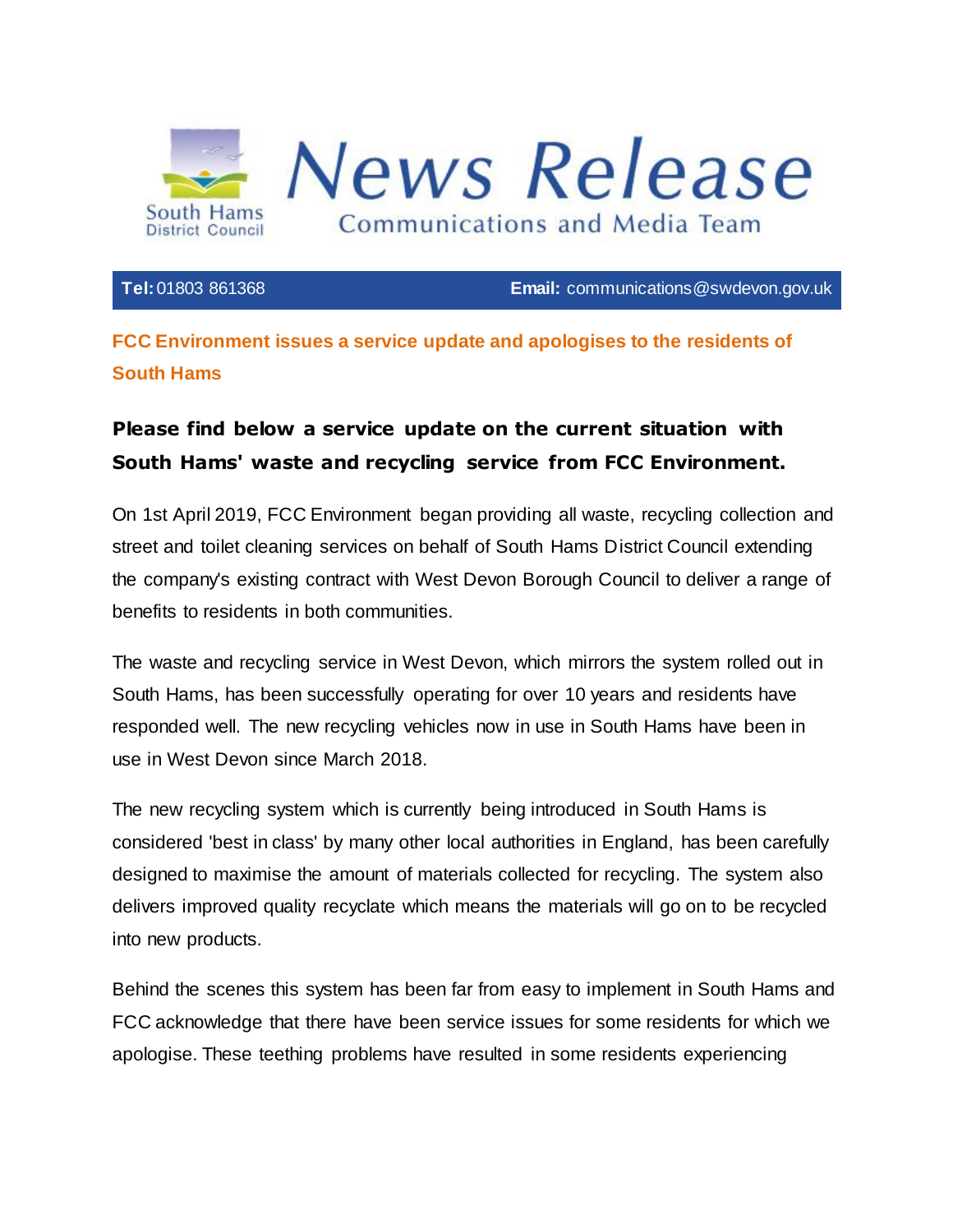missed collections and we are truly sorry for any inconvenience and difficulties this has caused and continues to cause as we work with the council to rectify.

It should also be noted that the system was designed on the basis of recycling vehicles filling up once a day and being emptied at the end of the working day but due to the home working implications of lock downs through 2020-21 and residents saving recycling for the new system to launch, the vehicles can fill up, up to 2 to 3 times a day, so they need to travel back to the depot and unload each time but we are making our way through the implications of such increased volumes.

We are working hard to collect from residents that have been missed and to collect from the harder to reach properties on our rounds and we are getting there but we would ask residents, particularly those who have had repeated missed collections, to bear with us at this time.

We have been questioned about the vehicles being too large for some areas; the vehicles selected to deliver this service are state of the art recycling vehicles and they are sized to maximise the collection of recycling across the District. We do ask residents to follow council advice to place their recycling bins and boxes in the right places for collection. We appreciate for some that this may mean changes to the way their recycling has been collected previously but we ask for your support on this.

We are asking residents to bear with us in the coming weeks while these multi-faceted issues with this complex recycling scheme are ironed out and we remain confident that, once these hurdles have been overcome, that the service we have been contracted to deliver across South Hams and West Devon will deliver all of the benefits promised at the outset.

**- FCC Environment Issued 28 May 2021**

**www.southhams.gov.uk**